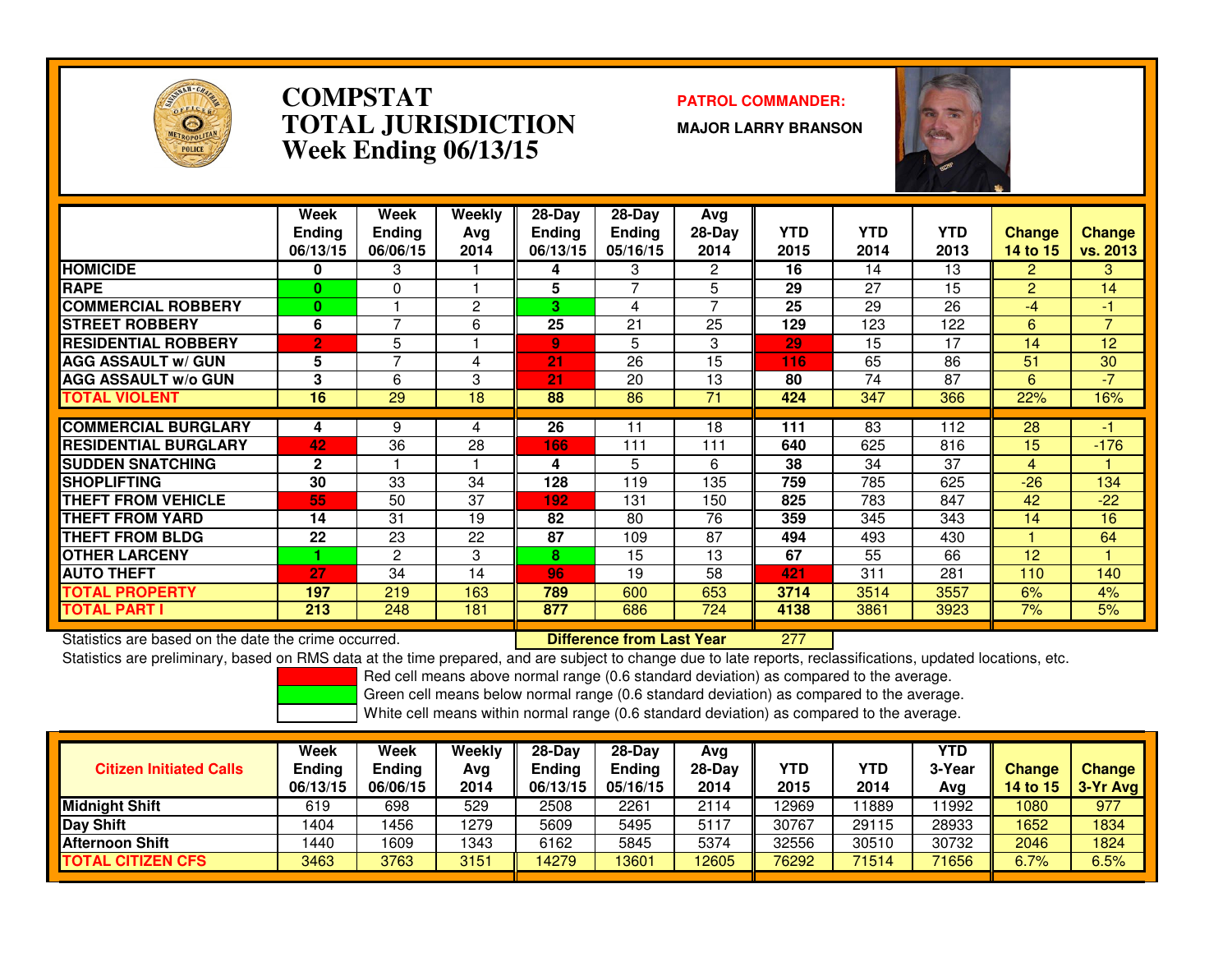

# **COMPSTAT PRECINCT COMMANDER: WEST CHATHAM PRECINCTWeek Ending 06/13/15**

**CAPT. CARL RAMEY**



|                             | Week          | Week           | <b>Weekly</b> | $28 - Day$     | $28 - Day$     | Avg      |                |                |                |                |                |
|-----------------------------|---------------|----------------|---------------|----------------|----------------|----------|----------------|----------------|----------------|----------------|----------------|
|                             | <b>Ending</b> | Ending         | Avg           | <b>Ending</b>  | <b>Ending</b>  | $28-Day$ | <b>YTD</b>     | <b>YTD</b>     | <b>YTD</b>     | <b>Change</b>  | <b>Change</b>  |
|                             | 06/13/15      | 06/06/15       | 2014          | 06/13/15       | 05/16/15       | 2014     | 2015           | 2014           | 2013           | 14 to 15       | vs. 2013       |
| <b>HOMICIDE</b>             | 0             | 0              | $\Omega$      | 0              | 0              | 0        | 0              | 0              |                | 0              | -1.            |
| <b>RAPE</b>                 | $\bf{0}$      | $\Omega$       | $\Omega$      | $\mathbf{2}$   | 3              |          | 8              | 6              | 3              | $\overline{2}$ | 5              |
| <b>COMMERCIAL ROBBERY</b>   | $\mathbf{0}$  | $\Omega$       | $\Omega$      | $\mathbf{2}$   |                |          | $\overline{7}$ | 4              | 4              | 3              | 3              |
| <b>STREET ROBBERY</b>       | 3             |                |               | 4              | 0              | 3        | 10             | 10             | 14             | $\Omega$       | $-4$           |
| <b>RESIDENTIAL ROBBERY</b>  | $\bf{0}$      | $\Omega$       | $\Omega$      | 1              | $\overline{2}$ |          | 5              | $\overline{7}$ | 3              | $-2$           | $\overline{2}$ |
| <b>AGG ASSAULT w/ GUN</b>   | $\bf{0}$      |                | $\Omega$      | $\mathbf{2}$   | 3              |          | 12             | 5              | 8              | $\overline{7}$ | $\overline{4}$ |
| <b>AGG ASSAULT w/o GUN</b>  | $\bf{0}$      | $\overline{2}$ | $\Omega$      | 5              | 3              | 2        | 18             | 9              | 13             | 9              | $\overline{5}$ |
| <b>TOTAL VIOLENT</b>        | 3             | 4              | 2             | 16             | 12             | 9        | 60             | 41             | 46             | 46%            | 30%            |
|                             |               |                |               |                |                |          |                |                |                |                |                |
| <b>COMMERCIAL BURGLARY</b>  |               |                |               | 5              | 4              | 4        | 31             | 16             | 12             | 15             | 19             |
| <b>RESIDENTIAL BURGLARY</b> | 10            | 11             | 5             | 34             | 20             | 21       | 128            | 111            | 131            | 17             | -3             |
| <b>SUDDEN SNATCHING</b>     |               |                | $\mathbf 0$   | $\overline{2}$ | 0              |          | 4              | $\mathbf{2}$   | $\Omega$       | $\overline{2}$ | $\overline{4}$ |
| <b>SHOPLIFTING</b>          | 3             | $\overline{ }$ | 5             | 14             | 19             | 19       | 96             | 112            | 67             | $-16$          | 29             |
| <b>THEFT FROM VEHICLE</b>   | 8             | 5              | 6             | 23             | 21             | 26       | 130            | 139            | 106            | $-9$           | 24             |
| <b>THEFT FROM YARD</b>      | $\mathbf{2}$  | 3              | 3             | 8              | 18             | 12       | 61             | 61             | 44             | $\Omega$       | 17             |
| <b>THEFT FROM BLDG</b>      | 5             | 6              | 3             | 23             | 16             | 13       | 92             | 91             | 56             |                | 36             |
| <b>OTHER LARCENY</b>        | $\mathbf{0}$  | $\mathbf 0$    |               | 0              | 4              | 3        | 15             | 14             | $\overline{7}$ |                | 8              |
| <b>AUTO THEFT</b>           | 3             | 5              | 3             | 10             | 4              | 12       | 81             | 57             | 42             | 24             | 39             |
| <b>TOTAL PROPERTY</b>       | 33            | 39             | 28            | 119            | 106            | 111      | 638            | 603            | 465            | 6%             | 37%            |
| <b>TOTAL PART I</b>         | 36            | 43             | 30            | 135            | 118            | 121      | 698            | 644            | 511            | 8%             | 37%            |

Statistics are based on the date the crime occurred. **Difference from Last Year**  <sup>54</sup>Statistics are preliminary, based on RMS data at the time prepared, and are subject to change due to late reports, reclassifications, updated locations, etc.

Red cell means above normal range (0.6 standard deviation) as compared to the average.

Green cell means below normal range (0.6 standard deviation) as compared to the average.

| <b>Citizen Initiated Calls</b> | Week<br><b>Ending</b><br>06/13/15 | Week<br><b>Ending</b><br>06/06/15 | Weekly<br>Avg<br>2014 | $28-Dav$<br>Ending<br>06/13/15 | $28-Day$<br><b>Ending</b><br>05/16/15 | Avg<br>$28-Day$<br>2014 | YTD<br>2015 | <b>YTD</b><br>2014 | YTD<br>3-Year<br>Avg | <b>Change</b><br>14 to 15 | <b>Change</b><br>3-Yr Avg |
|--------------------------------|-----------------------------------|-----------------------------------|-----------------------|--------------------------------|---------------------------------------|-------------------------|-------------|--------------------|----------------------|---------------------------|---------------------------|
| <b>Midnight Shift</b>          | 122                               | 13                                | 107                   | 471                            | 437                                   | 429                     | 2526        | 2369               | 2351                 | 157                       | 175                       |
| <b>Day Shift</b>               | 316                               | 306                               | 264                   | 178                            | 181                                   | 1055                    | 6503        | 5969               | 5983                 | 534                       | 520                       |
| Afternoon Shift                | 317                               | 363                               | 279                   | 1351                           | 1251                                  | 1115                    | 6772        | 6406               | 6370                 | 366                       | 402                       |
| <b>TOTAL CITIZEN CFS</b>       | 755                               | 755                               | 650                   | 3000                           | 2869                                  | 2599                    | 15801       | 14744              | 14704                | 7.2%                      | 7.5%                      |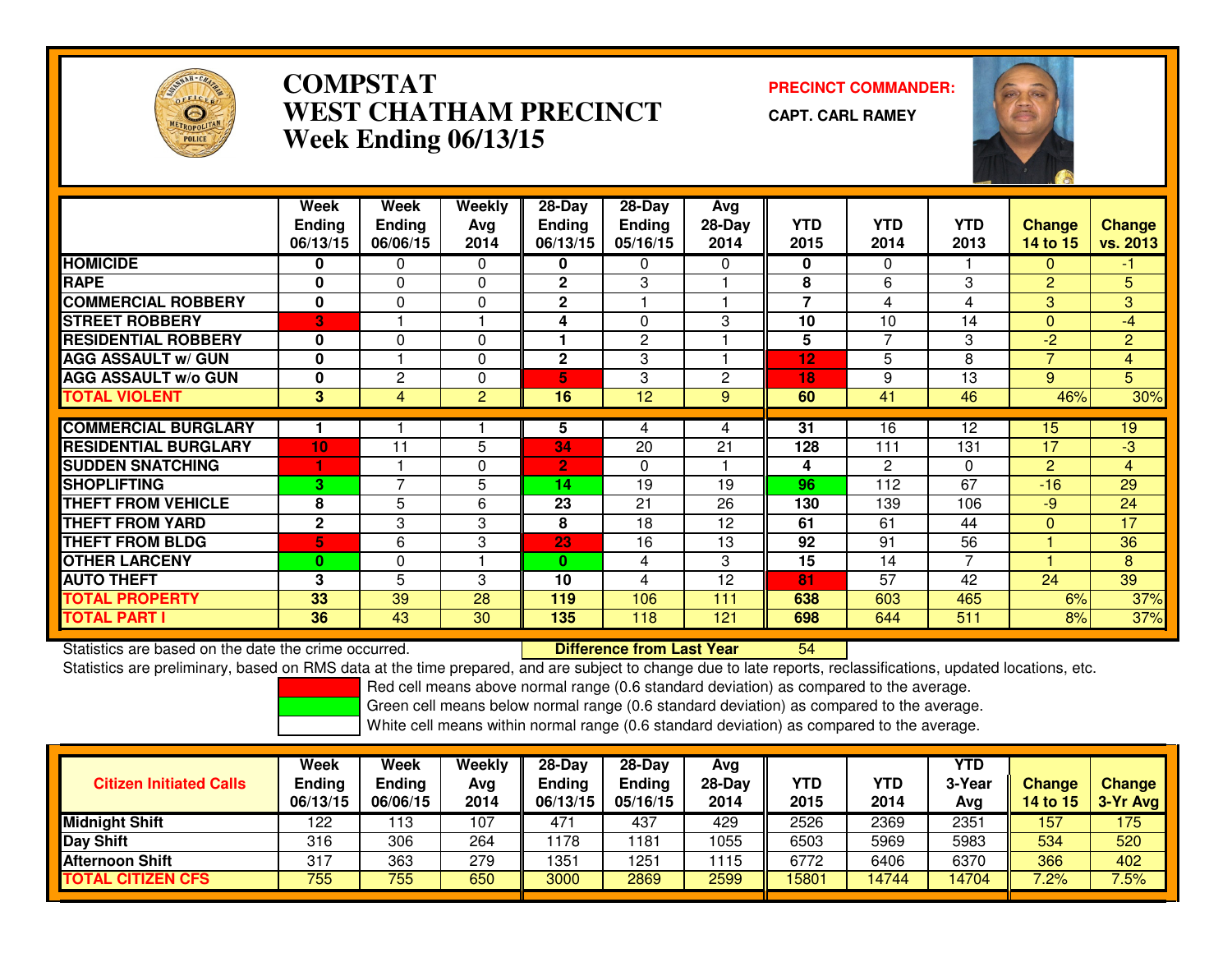

# **COMPSTAT PRECINCT COMMANDER: DOWNTOWN PRECINCTWeek Ending 06/13/15**

**CAPT. Ben Herron**



|                             | Week           | Week           | Weekly       | $28 - Day$     | $28 - Day$      | <b>Avg</b>     |              |                 |              |                |                |
|-----------------------------|----------------|----------------|--------------|----------------|-----------------|----------------|--------------|-----------------|--------------|----------------|----------------|
|                             | <b>Ending</b>  | <b>Ending</b>  | Avg          | <b>Ending</b>  | <b>Ending</b>   | $28-Day$       | <b>YTD</b>   | <b>YTD</b>      | <b>YTD</b>   | <b>Change</b>  | <b>Change</b>  |
|                             | 06/13/15       | 06/06/15       | 2014         | 06/13/15       | 05/16/15        | 2014           | 2015         | 2014            | 2013         | 14 to 15       | vs. 2013       |
| <b>HOMICIDE</b>             | 0              | 0              | $\Omega$     |                |                 |                | $\mathbf{2}$ | $\overline{2}$  | 5            | 0              | $-3$           |
| <b>RAPE</b>                 | $\mathbf{0}$   | $\Omega$       | $\Omega$     | $\bf{0}$       |                 |                | 7            | 3               | 4            | 4              | 3              |
| <b>COMMERCIAL ROBBERY</b>   | 0              | $\Omega$       | 0            | $\mathbf{0}$   |                 |                | 3            | 4               | $\mathbf{2}$ | -1             |                |
| <b>STREET ROBBERY</b>       |                | 3              | $\mathbf{2}$ | 8              | 9               | 7              | 41           | 27              | 48           | 14             | $-7$           |
| <b>RESIDENTIAL ROBBERY</b>  |                |                | $\Omega$     | $\overline{2}$ | 2               | 0              | 6            | $\Omega$        | 4            | 6              | $\overline{2}$ |
| <b>AGG ASSAULT w/ GUN</b>   | $\mathbf{0}$   | 0              |              | 2              | 3               | 3              | 20           | 13              | 22           | $\overline{7}$ | $-2$           |
| <b>AGG ASSAULT w/o GUN</b>  | $\mathbf{0}$   | 2              |              | 5              | 5               | 3              | 15           | 21              | 19           | $-6$           | $-4$           |
| <b>TOTAL VIOLENT</b>        | 2 <sup>1</sup> | 6              | 4            | 18             | $\overline{22}$ | 16             | 94           | $\overline{70}$ | 104          | 34%            | $-10%$         |
|                             |                |                |              |                |                 |                |              |                 |              |                |                |
| <b>COMMERCIAL BURGLARY</b>  | $\bf{0}$       | 0              |              |                | $\mathbf{2}$    | 3              | 10           | 16              | 11           | $-6$           | -1             |
| <b>RESIDENTIAL BURGLARY</b> | 5              | $\Omega$       | 3            | 18             | 9               | 11             | 58           | 48              | 84           | 10             | $-26$          |
| <b>SUDDEN SNATCHING</b>     |                | 0              |              |                | 3               | 2              | 18           | 11              | 19           | $\overline{7}$ | -1             |
| <b>SHOPLIFTING</b>          | 3              | $\overline{2}$ | 4            | 16             | 13              | 18             | 96           | 110             | 73           | $-14$          | 23             |
| <b>THEFT FROM VEHICLE</b>   | 12             | 5              | 9            | 34             | 30              | 36             | 167          | 202             | 167          | $-35$          | $\Omega$       |
| <b>THEFT FROM YARD</b>      | 3              | 9              | 5            | 20             | 12              | 21             | 85           | 97              | 106          | $-12$          | $-21$          |
| <b>THEFT FROM BLDG</b>      | 8              | 3              | 5            | 18             | 19              | 21             | 106          | 117             | 82           | $-11$          | 24             |
| <b>OTHER LARCENY</b>        | $\bf{0}$       | $\Omega$       |              | $\mathbf{2}$   | 3               | $\overline{2}$ | 9            | 6               | 17           | 3              | $-8$           |
| <b>AUTO THEFT</b>           | 7              | 8              | 3            | 24             | 3               | 11             | 79           | 52              | 48           | 27             | 31             |
| <b>TOTAL PROPERTY</b>       | 39             | 27             | 31           | 134            | 94              | 125            | 628          | 659             | 607          | $-5%$          | 3%             |
| <b>TOTAL PART I</b>         | 41             | 33             | 35           | 152            | 116             | 141            | 722          | 729             | 711          | $-1%$          | 2%             |

Statistics are based on the date the crime occurred. **Difference from Last Year** Statistics are based on the date the crime occurred.<br>Statistics are preliminary, based on RMS data at the time prepared, and are subject to change due to late reports, reclassifications, updated locations, etc.

Red cell means above normal range (0.6 standard deviation) as compared to the average.

Green cell means below normal range (0.6 standard deviation) as compared to the average.

| <b>Citizen Initiated Calls</b> | Week<br><b>Ending</b><br>06/13/15 | Week<br><b>Ending</b><br>06/06/15 | Weekly<br>Avg<br>2014 | $28-Day$<br>Ending<br>06/13/15 | $28-Day$<br><b>Ending</b><br>05/16/15 | Avg<br>$28-Day$<br>2014 | YTD<br>2015 | <b>YTD</b><br>2014 | YTD<br>3-Year<br>Avg | <b>Change</b><br><b>14 to 15</b> | Change<br>3-Yr Avg |
|--------------------------------|-----------------------------------|-----------------------------------|-----------------------|--------------------------------|---------------------------------------|-------------------------|-------------|--------------------|----------------------|----------------------------------|--------------------|
| <b>Midnight Shift</b>          |                                   | 155                               | 114                   | 503                            | 486                                   | 457                     | 2722        | 2651               | 2637                 |                                  | 85                 |
| <b>Day Shift</b>               | 275                               | 247                               | 223                   | 1005                           | 963                                   | 891                     | 5492        | 5011               | $511^{\circ}$        | 481                              | 381                |
| Afternoon Shift                | 244                               | 275                               | 244                   | 1078                           | 1023                                  | 976                     | 5900        | 5540               | 5565                 | 360                              | 335                |
| <b>TOTAL CITIZEN CFS</b>       | 636                               | 677                               | 581                   | 2586                           | 2472                                  | 2324                    | 14114       | 3202               | 13313                | 6.9%                             | 6.0%               |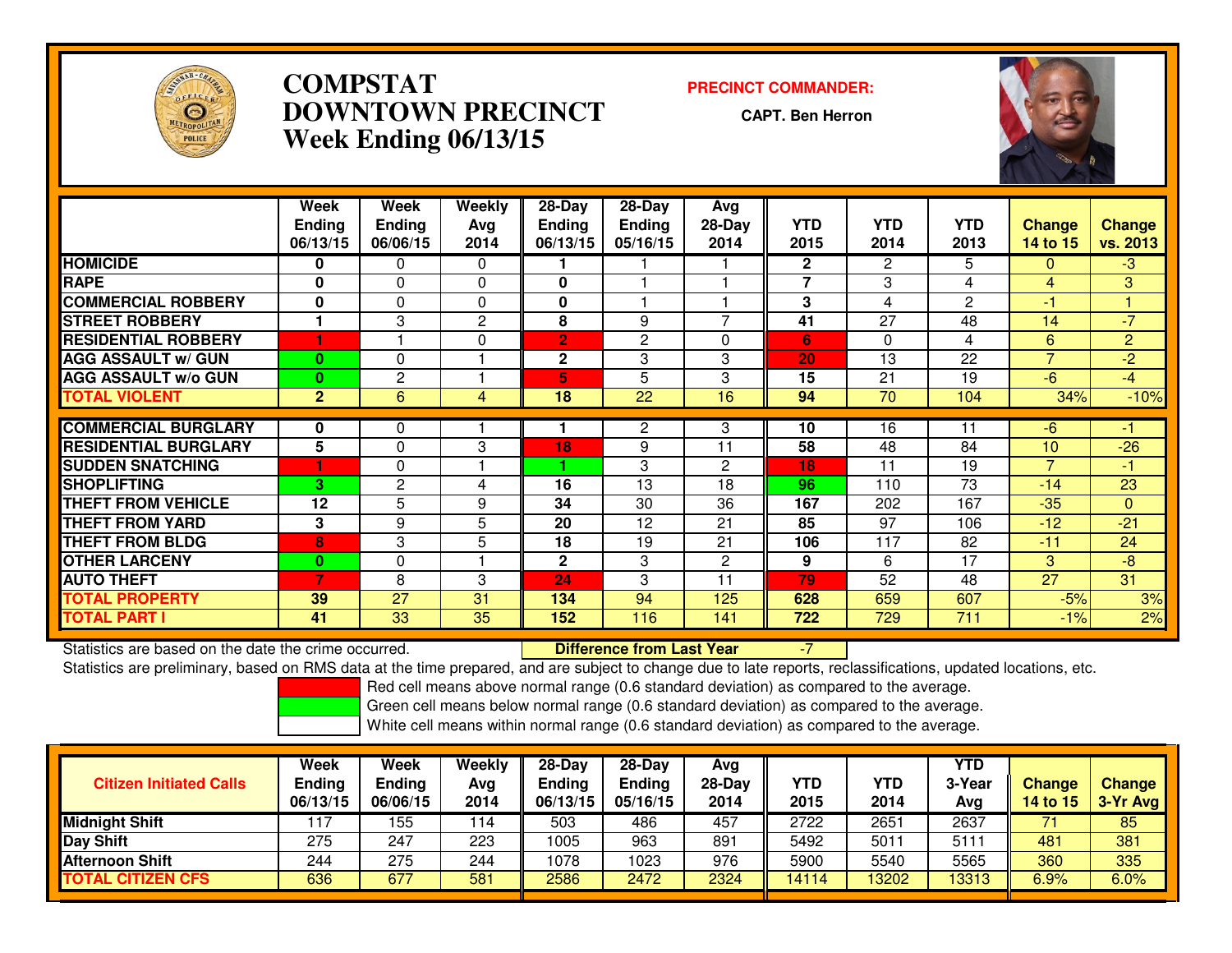

# **COMPSTATCENTRAL PRECINCT Week Ending 06/13/15**

**PRECINCT COMMANDER:**



|                             | Week           | Week           | Weekly         | 28-Day          | 28-Day        | Avg      |            |            |            |               |                 |
|-----------------------------|----------------|----------------|----------------|-----------------|---------------|----------|------------|------------|------------|---------------|-----------------|
|                             | <b>Ending</b>  | <b>Ending</b>  | Avg            | <b>Ending</b>   | <b>Ending</b> | $28-Day$ | <b>YTD</b> | <b>YTD</b> | <b>YTD</b> | <b>Change</b> | <b>Change</b>   |
|                             | 06/13/15       | 06/06/15       | 2014           | 06/13/15        | 05/16/15      | 2014     | 2015       | 2014       | 2013       | 14 to 15      | vs. 2013        |
| <b>HOMICIDE</b>             | 0              |                | $\Omega$       |                 |               |          | 7          | 8          | 3          | -1.           | $\overline{4}$  |
| <b>RAPE</b>                 | $\bf{0}$       | $\Omega$       | $\Omega$       |                 | $\Omega$      |          | 5          | 8          | 3          | $-3$          | $\overline{2}$  |
| <b>COMMERCIAL ROBBERY</b>   | 0              | 0              | 0              | 0               |               |          | 3          | 8          | 6          | -5            | -3              |
| <b>STREET ROBBERY</b>       |                | $\mathbf{2}$   | 2              | 9               | 5             | 8        | 39         | 48         | 28         | -9            | 11              |
| <b>RESIDENTIAL ROBBERY</b>  |                | 0              | $\mathbf 0$    | 1               |               | 0        | 3          | $\Omega$   | 3          | 3             | $\mathbf{0}$    |
| <b>AGG ASSAULT W/ GUN</b>   | $\overline{2}$ | 3              | $\overline{2}$ | 8               | 7             | 6        | 41         | 26         | 26         | 15            | 15              |
| <b>AGG ASSAULT w/o GUN</b>  |                |                |                | 3               | 3             | 3        | 18         | 19         | 28         | -1            | $-10$           |
| <b>TOTAL VIOLENT</b>        | 5.             | $\overline{7}$ | 5              | $\overline{23}$ | 18            | 21       | 116        | 117        | 97         | $-1%$         | 20%             |
| <b>COMMERCIAL BURGLARY</b>  |                | $\overline{2}$ |                | 10              | 4             | 4        | 37         | 19         | 40         | 18            | $-3$            |
| <b>RESIDENTIAL BURGLARY</b> | 13             | 10             | 9              | 54              | 36            | 34       | 184        | 199        | 221        | $-15$         | $-37$           |
| <b>SUDDEN SNATCHING</b>     | $\bf{0}$       | $\Omega$       | $\Omega$       | 0               | 0             |          | 5          | 5          | 6          | $\Omega$      | -1              |
| <b>SHOPLIFTING</b>          |                |                | $\overline{2}$ | 6               | 9             | 8        | 40         | 47         | 45         | $-7$          | -5              |
| <b>THEFT FROM VEHICLE</b>   | 16             | 18             | 9              | 63              | 44            | 36       | 252        | 186        | 196        | 66            | 56              |
| <b>THEFT FROM YARD</b>      |                | 8              | 5              | 22              | 19            | 20       | 88         | 85         | 86         | 3             | $\overline{2}$  |
| <b>THEFT FROM BLDG</b>      | 4              | 4              | 4              | 15              | 17            | 18       | 87         | 99         | 97         | $-12$         | $-10$           |
| <b>OTHER LARCENY</b>        | $\bf{0}$       |                |                | $\mathbf{2}$    | 4             | 2        | 19         | 5.         | 11         | 14            | 8               |
| <b>AUTO THEFT</b>           | 13             | 9              | 4              | 34              | 6             | 17       | 120        | 109        | 77         | 11            | $\overline{43}$ |
| <b>TOTAL PROPERTY</b>       | 49             | 53             | 35             | 206             | 139           | 141      | 832        | 754        | 779        | 10%           | 7%              |
| <b>TOTAL PART I</b>         | 54             | 60             | 40             | 229             | 157           | 162      | 948        | 871        | 876        | 9%            | 8%              |

Statistics are based on the date the crime occurred. **Difference from Last Year** 

Statistics are based on the date the crime occurred.<br>Statistics are preliminary, based on RMS data at the time prepared, and are subject to change due to late reports, reclassifications, updated locations, etc.

Red cell means above normal range (0.6 standard deviation) as compared to the average.

Green cell means below normal range (0.6 standard deviation) as compared to the average.

| <b>Citizen Initiated Calls</b> | Week<br><b>Ending</b><br>06/13/15 | Week<br>Ending<br>06/06/15 | Weekly<br>Avg<br>2014 | $28-Dav$<br><b>Ending</b><br>06/13/15 | $28-Dav$<br><b>Ending</b><br>05/16/15 | Ava<br>$28-Day$<br>2014 | YTD<br>2015 | YTD<br>2014 | YTD<br>3-Year<br>Avg | <b>Change</b><br>14 to 15 | <b>Change</b><br>3-Yr Avg |
|--------------------------------|-----------------------------------|----------------------------|-----------------------|---------------------------------------|---------------------------------------|-------------------------|-------------|-------------|----------------------|---------------------------|---------------------------|
| Midnight Shift                 | 165                               | 168                        | 116                   | 623                                   | 480                                   | 463                     | 2956        | 2570        | 2648                 | 386                       | 308                       |
| Day Shift                      | 275                               | 313                        | 268                   | 167                                   | 158                                   | 1074                    | 6325        | 6196        | 5850                 | 129                       | 475                       |
| Afternoon Shift                | 300                               | 334                        | 274                   | 1298                                  | 262                                   | 1098                    | 6835        | 6243        | 6407                 | 592                       | 428                       |
| TOTAL CITIZEN CFS              | 740                               | 815                        | 659                   | 3088                                  | 2900                                  | 2635                    | 16116       | 15009       | 14904                | 7.4%                      | 8.1%                      |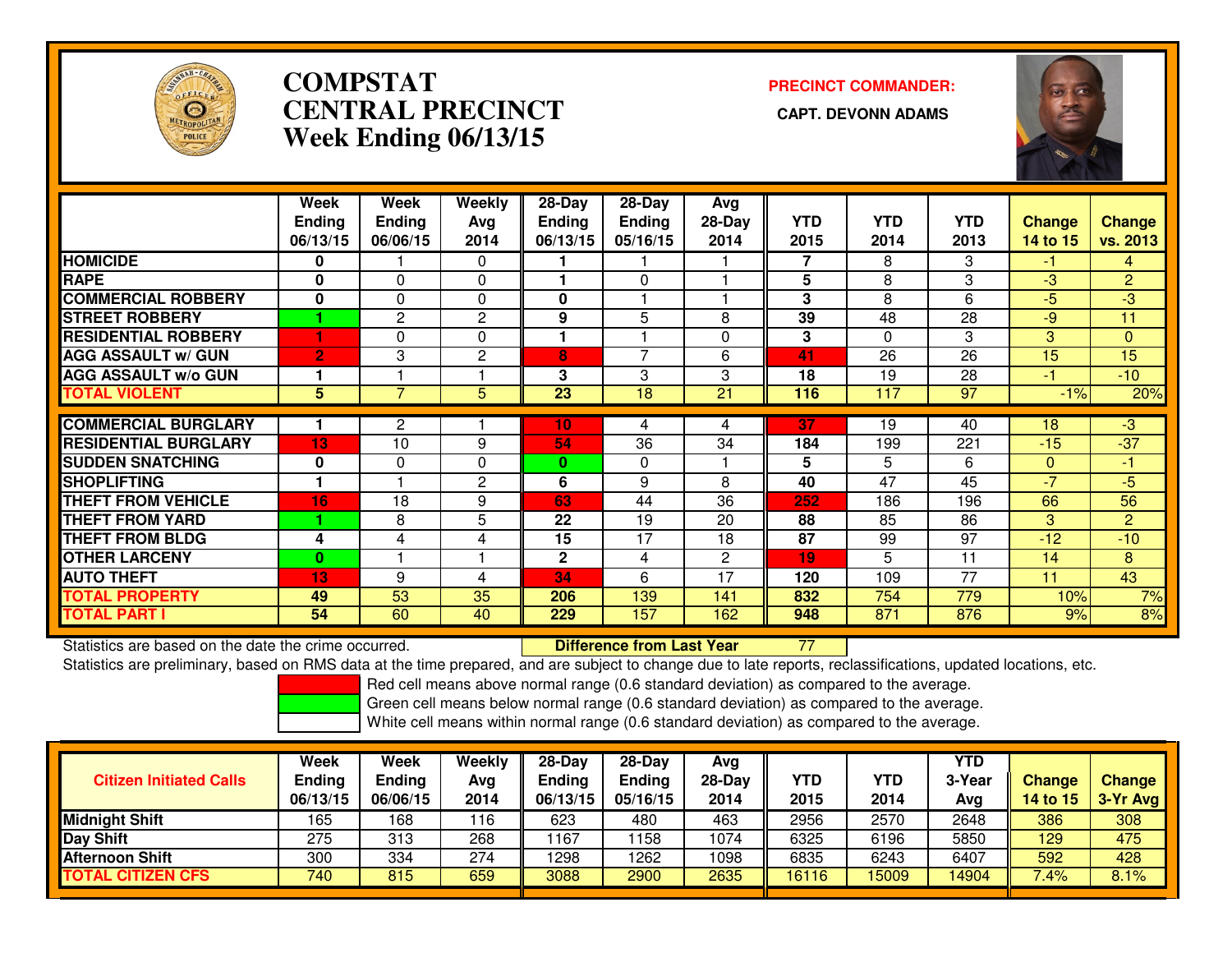

### **COMPSTAT PRECINCT COMMANDER: SOUTHSIDE PRECINCT CAPT. TERRY SHOOPWeek Ending 06/13/15**



|                             | Week<br><b>Ending</b><br>06/13/15 | Week<br><b>Endina</b><br>06/06/15 | Weekly<br>Avg<br>2014 | 28-Day<br><b>Endina</b><br>06/13/15 | $28-Day$<br><b>Ending</b><br>05/16/15 | Avg<br>$28-Day$<br>2014 | <b>YTD</b><br>2015 | <b>YTD</b><br>2014 | <b>YTD</b><br>2013 | <b>Change</b><br>14 to 15 | <b>Change</b><br>vs. 2013 |
|-----------------------------|-----------------------------------|-----------------------------------|-----------------------|-------------------------------------|---------------------------------------|-------------------------|--------------------|--------------------|--------------------|---------------------------|---------------------------|
| <b>HOMICIDE</b>             | 0                                 |                                   | 0                     |                                     | 0                                     | 0                       | $\mathbf{2}$       |                    | $\overline{2}$     |                           | 0                         |
| <b>RAPE</b>                 | $\bf{0}$                          | $\Omega$                          | $\Omega$              |                                     | 2                                     |                         | 5                  | 2                  | 2                  | 3.                        | 3                         |
| <b>COMMERCIAL ROBBERY</b>   | $\bf{0}$                          | $\Omega$                          |                       | 0                                   | 0                                     | 3                       | 5                  | 9                  | 8                  | $-4$                      | -3                        |
| <b>STREET ROBBERY</b>       |                                   |                                   |                       | 3                                   | 5                                     | 4                       | 20                 | 21                 | 12                 | -1                        | 8                         |
| <b>RESIDENTIAL ROBBERY</b>  | $\mathbf{0}$                      | 4                                 | $\Omega$              | 4                                   | 0                                     |                         | $\overline{9}$     | 5                  | $\overline{2}$     | 4                         | $\overline{7}$            |
| <b>AGG ASSAULT w/ GUN</b>   |                                   | $\mathbf{2}$                      | $\Omega$              | 4                                   | 2                                     |                         | 10                 | 4                  | 8                  | 6                         | $\overline{2}$            |
| <b>AGG ASSAULT w/o GUN</b>  | $\bf{0}$                          | 0                                 | 0                     |                                     | 5                                     | $\overline{c}$          | 12                 | 8                  | 17                 | 4                         | $5\phantom{1}$            |
| <b>TOTAL VIOLENT</b>        | $\overline{2}$                    | 8                                 | 3                     | 14                                  | 14                                    | 11                      | 63                 | 50                 | 51                 | 26%                       | 24%                       |
| <b>COMMERCIAL BURGLARY</b>  |                                   |                                   |                       | 4                                   |                                       | 3                       | 22                 | 18                 | 29                 | 4                         | $-7$                      |
|                             |                                   |                                   |                       |                                     |                                       |                         |                    |                    |                    |                           |                           |
| <b>RESIDENTIAL BURGLARY</b> | 6                                 | 6                                 | 5                     | 26                                  | 23                                    | 18                      | 132                | 105                | $\overline{171}$   | $\overline{27}$           | $-39$                     |
| <b>SUDDEN SNATCHING</b>     | $\bf{0}$                          | 0                                 | $\Omega$              | 1                                   |                                       |                         | 8                  | 7                  | 6                  |                           | $\overline{2}$            |
| <b>SHOPLIFTING</b>          | 14                                | 14                                | 13                    | 59                                  | 50                                    | 51                      | 324                | 315                | 297                | 9                         | 27                        |
| <b>THEFT FROM VEHICLE</b>   | 6                                 | 7                                 | 7                     | 33                                  | 25                                    | 27                      | 150                | 133                | 194                | 17                        | $-44$                     |
| <b>THEFT FROM YARD</b>      | 3                                 | 3                                 | 2                     | 11                                  | 14                                    | 9                       | 58                 | 48                 | 46                 | 10                        | 12                        |
| <b>THEFT FROM BLDG</b>      | 3                                 | 5                                 | 4                     | 15                                  | 31                                    | 17                      | 106                | 80                 | 111                | 26                        | $-5$                      |
| <b>OTHER LARCENY</b>        | $\bf{0}$                          | 0                                 |                       | 1                                   | 2                                     | $\overline{2}$          | 11                 | 13                 | 20                 | $-2$                      | -9                        |
| <b>AUTO THEFT</b>           | 4                                 | 4                                 | 2                     | 13                                  | 5                                     | 8                       | 83                 | 42                 | 59                 | 41                        | $\overline{24}$           |
| <b>TOTAL PROPERTY</b>       | 37                                | 40                                | 34                    | 163                                 | 152                                   | 136                     | 894                | 761                | 933                | 17%                       | $-4%$                     |
| <b>TOTAL PART I</b>         | 39                                | 48                                | 37                    | 177                                 | 166                                   | 148                     | 957                | 811                | 984                | 18%                       | $-3%$                     |

Statistics are based on the date the crime occurred. **Difference from Last Year** 

<sup>146</sup>

Statistics are preliminary, based on RMS data at the time prepared, and are subject to change due to late reports, reclassifications, updated locations, etc.

Red cell means above normal range (0.6 standard deviation) as compared to the average.

Green cell means below normal range (0.6 standard deviation) as compared to the average.

| <b>Citizen Initiated Calls</b> | <b>Week</b><br><b>Ending</b><br>06/13/15 | <b>Week</b><br><b>Ending</b><br>06/06/15 | Weekly<br>Avg<br>2014 | $28-Dav$<br><b>Ending</b><br>06/13/15 | $28-Dav$<br><b>Ending</b><br>05/16/15 | Ava<br>28-Dav<br>2014 | YTD<br>2015 | YTD<br>2014 | YTD<br>3-Year<br>Ava | <b>Change</b><br><b>14 to 15</b> | <b>Change</b><br>3-Yr Avg |
|--------------------------------|------------------------------------------|------------------------------------------|-----------------------|---------------------------------------|---------------------------------------|-----------------------|-------------|-------------|----------------------|----------------------------------|---------------------------|
| <b>Midnight Shift</b>          | 116                                      | 131                                      | 91                    | 438                                   | 431                                   | 363                   | 2358        | 2055        | 2104                 | 303                              | 254                       |
| <b>Day Shift</b>               | 265                                      | 294                                      | 259                   | 130                                   | 1080                                  | 1038                  | 6382        | 5844        | 5850                 | 538                              | 532                       |
| <b>Afternoon Shift</b>         | 279                                      | 287                                      | 259                   | 143                                   | 1082                                  | 1034                  | 6233        | 5753        | 5818                 | 480                              | 415                       |
| <b>TOTAL CITIZEN CFS</b>       | 660                                      | 712                                      | 609                   | 2711                                  | 2593                                  | 2435                  | 14973       | 13652       | 13772                | 9.7%                             | 8.7%                      |